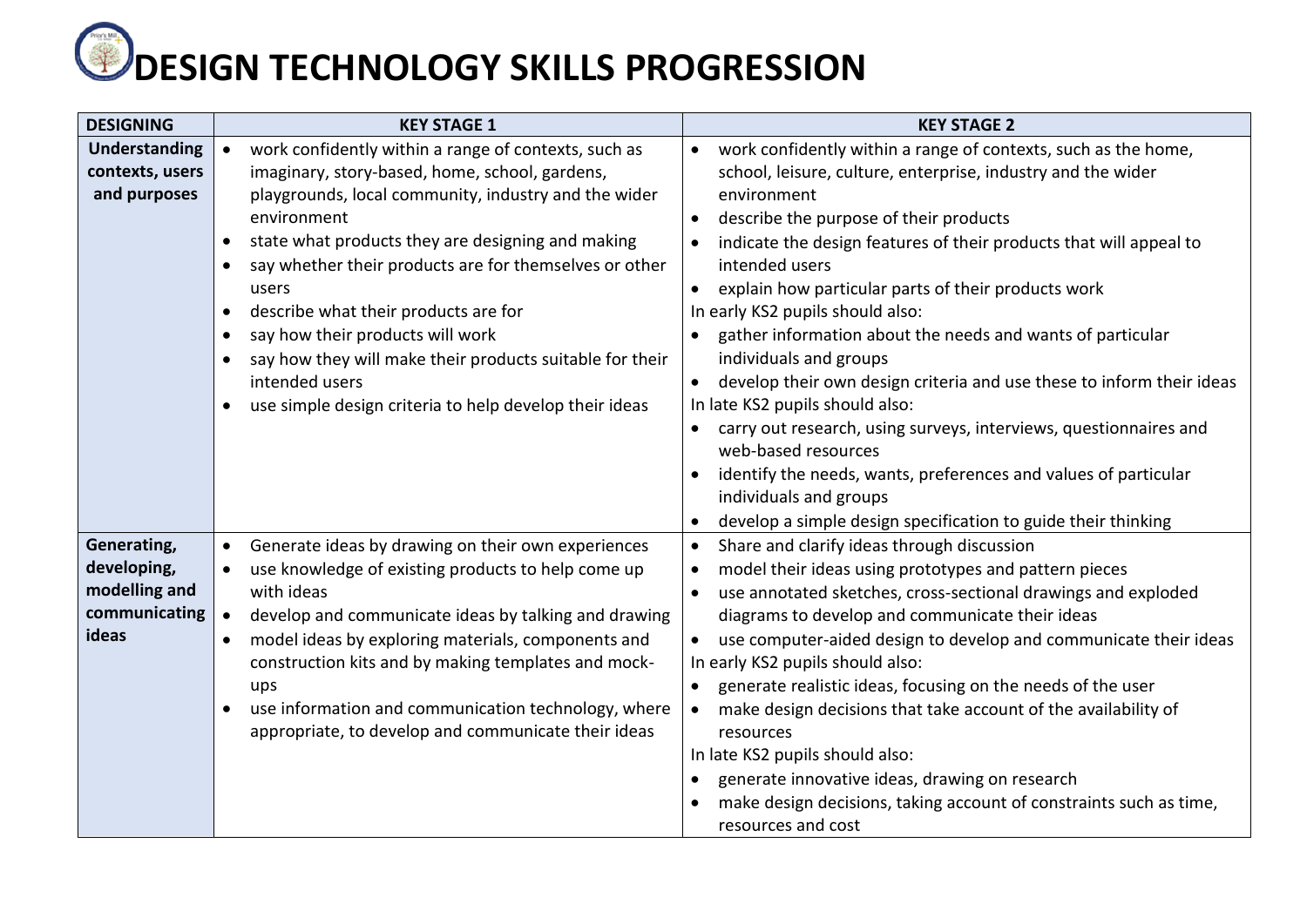| <b>MAKING</b>    | <b>KEY STAGE 1</b>                                                        | <b>KEY STAGE 2</b>                                                                     |
|------------------|---------------------------------------------------------------------------|----------------------------------------------------------------------------------------|
| <b>Planning</b>  | plan by suggesting what to do next<br>$\bullet$                           | select tools and equipment suitable for the task<br>$\bullet$                          |
|                  | select from a range of tools and equipment, explaining their<br>$\bullet$ | explain their choice of tools and equipment in relation to the<br>$\bullet$            |
|                  | choices                                                                   | skills and techniques they will be using                                               |
|                  | select from a range of materials and components according to<br>$\bullet$ | select materials and components suitable for the task<br>$\bullet$                     |
|                  | their characteristics                                                     | explain their choice of materials and components according to<br>$\bullet$             |
|                  |                                                                           | functional properties and aesthetic qualities                                          |
|                  |                                                                           | In early KS2 pupils should also:                                                       |
|                  |                                                                           | order the main stages of making                                                        |
|                  |                                                                           | In late KS2 pupils should also:                                                        |
|                  |                                                                           | produce appropriate lists of tools, equipment and materials                            |
|                  |                                                                           | that they need                                                                         |
|                  |                                                                           | formulate step-by-step plans as a guide to making                                      |
| <b>Practical</b> | follow procedures for safety and hygiene<br>$\bullet$                     | follow procedures for safety and hygiene<br>$\bullet$                                  |
| skills and       | use a range of materials and components, including                        | use a wider range of materials and components than KS1,                                |
| techniques       | construction materials and kits, textiles, food ingredients and           | including construction materials and kits, textiles, food                              |
|                  | mechanical components                                                     | ingredients, mechanical components and electrical                                      |
|                  | measure, mark out, cut and shape materials and components<br>$\bullet$    | components                                                                             |
|                  | assemble, join and combine materials and components<br>$\bullet$          | In early KS2 pupils should also:                                                       |
|                  | use finishing techniques, including those from art and design             | measure, mark out, cut and shape materials and components                              |
|                  |                                                                           | with some accuracy                                                                     |
|                  |                                                                           | assemble, join and combine materials and components with<br>$\bullet$<br>some accuracy |
|                  |                                                                           | apply a range of finishing techniques, including those from art                        |
|                  |                                                                           | and design, with some accuracy                                                         |
|                  |                                                                           | In late KS2 pupils should also:                                                        |
|                  |                                                                           | accurately measure, mark out, cut and shape materials and<br>$\bullet$                 |
|                  |                                                                           | components                                                                             |
|                  |                                                                           | accurately assemble, join and combine materials and                                    |
|                  |                                                                           | components                                                                             |
|                  |                                                                           | accurately apply a range of finishing techniques, including                            |
|                  |                                                                           | those from art and design                                                              |
|                  |                                                                           | use techniques that involve a number of steps                                          |
|                  |                                                                           | demonstrate resourcefulness when tackling practical problems                           |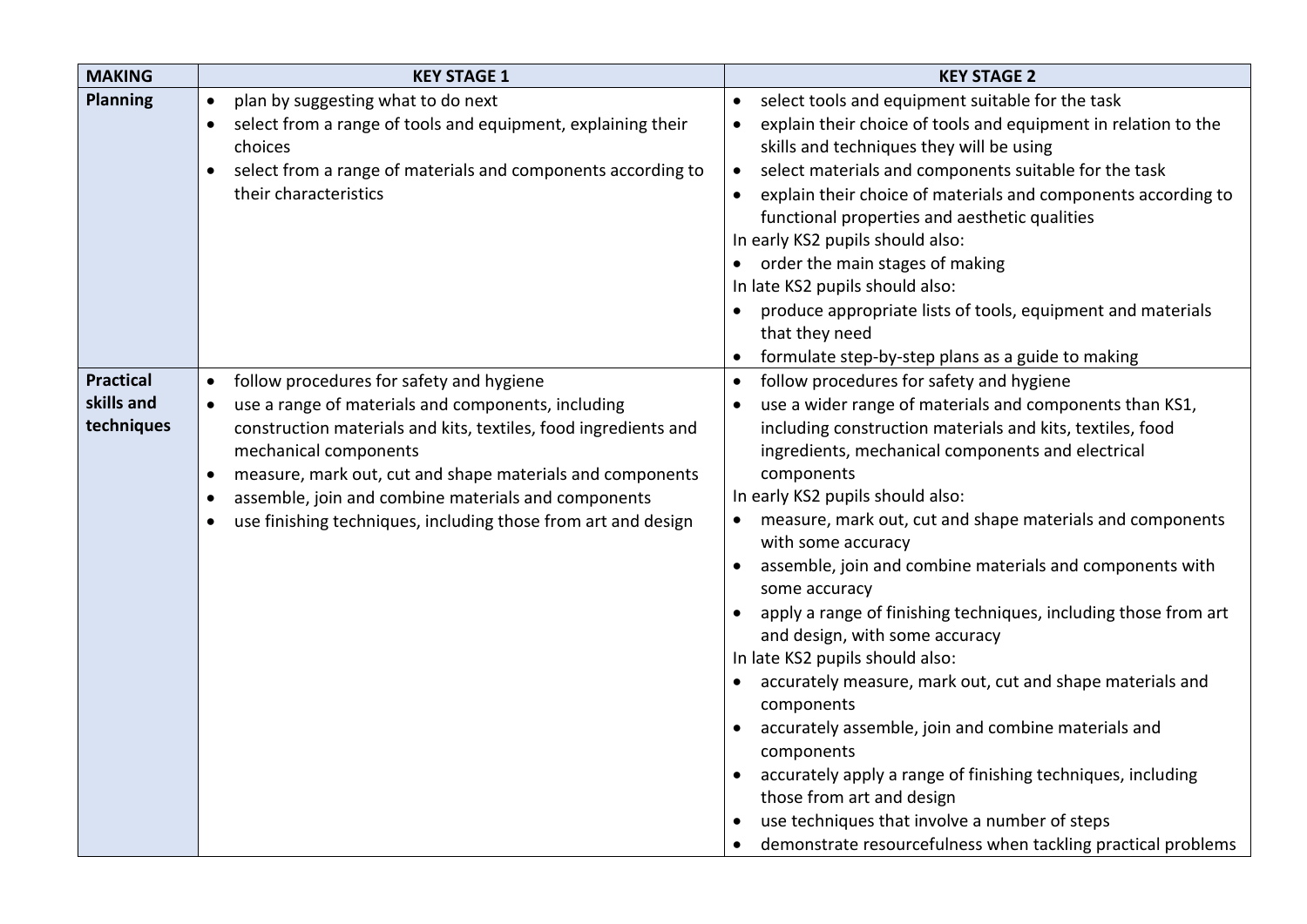| <b>EVALUATING</b> | <b>KEY STAGE 1</b>                                                  | <b>KEY STAGE 2</b>                                                           |
|-------------------|---------------------------------------------------------------------|------------------------------------------------------------------------------|
| Own ideas         | talk about their design ideas and what they are making<br>$\bullet$ | identify the strengths and areas for development in their ideas<br>$\bullet$ |
| and products      | make simple judgements about their products and ideas<br>$\bullet$  | and products                                                                 |
|                   | against design criteria                                             | consider the views of others, including intended users, to                   |
|                   | suggest how their products could be improved<br>$\bullet$           | improve their work In early KS2 pupils should also:                          |
|                   |                                                                     | refer to their design criteria as they design and make<br>$\bullet$          |
|                   |                                                                     | use their design criteria to evaluate their completed products               |
|                   |                                                                     | In late KS2 pupils should also:                                              |
|                   |                                                                     | critically evaluate the quality of the design, manufacture and               |
|                   |                                                                     | fitness for purpose of their products as they design and make                |
|                   |                                                                     | evaluate their ideas and products against their original design              |
|                   |                                                                     | specification                                                                |
| <b>Existing</b>   | Across KS1 pupils should explore:                                   | Across KS2 pupils should investigate and analyse:                            |
| products          | what products are<br>$\bullet$                                      | how well products have been designed<br>$\bullet$                            |
|                   | who products are for<br>$\bullet$                                   | how well products have been made                                             |
|                   | what products are for<br>$\bullet$                                  | why materials have been chosen what methods of construction<br>$\bullet$     |
|                   | how products work<br>$\bullet$                                      | have been used                                                               |
|                   | how products are used<br>$\bullet$                                  | how well products work<br>$\bullet$                                          |
|                   | where products might be used<br>$\bullet$                           | how well products achieve their purposes                                     |
|                   | what materials products are made from<br>$\bullet$                  | how well products meet user needs and wants<br>$\bullet$                     |
|                   | what they like and dislike about products<br>$\bullet$              | In early KS2 pupils should also investigate and analyse:                     |
|                   |                                                                     | who designed and made the products                                           |
|                   |                                                                     | where products were designed and made                                        |
|                   |                                                                     | when products were designed and made                                         |
|                   |                                                                     | whether products can be recycled or reused                                   |
|                   |                                                                     | In late KS2 pupils should also investigate and analyse:                      |
|                   |                                                                     | how much products cost to make<br>$\bullet$                                  |
|                   |                                                                     | how innovative products are<br>$\bullet$                                     |
|                   |                                                                     | how sustainable the materials in products are                                |
|                   |                                                                     | what impact products have beyond their intended purpose                      |
| <b>Key events</b> |                                                                     | Across KS2 pupils should know: about inventors, designers,                   |
| and               |                                                                     | engineers, chefs and manufacturers who have developed ground-                |
| individuals       |                                                                     | breaking products                                                            |